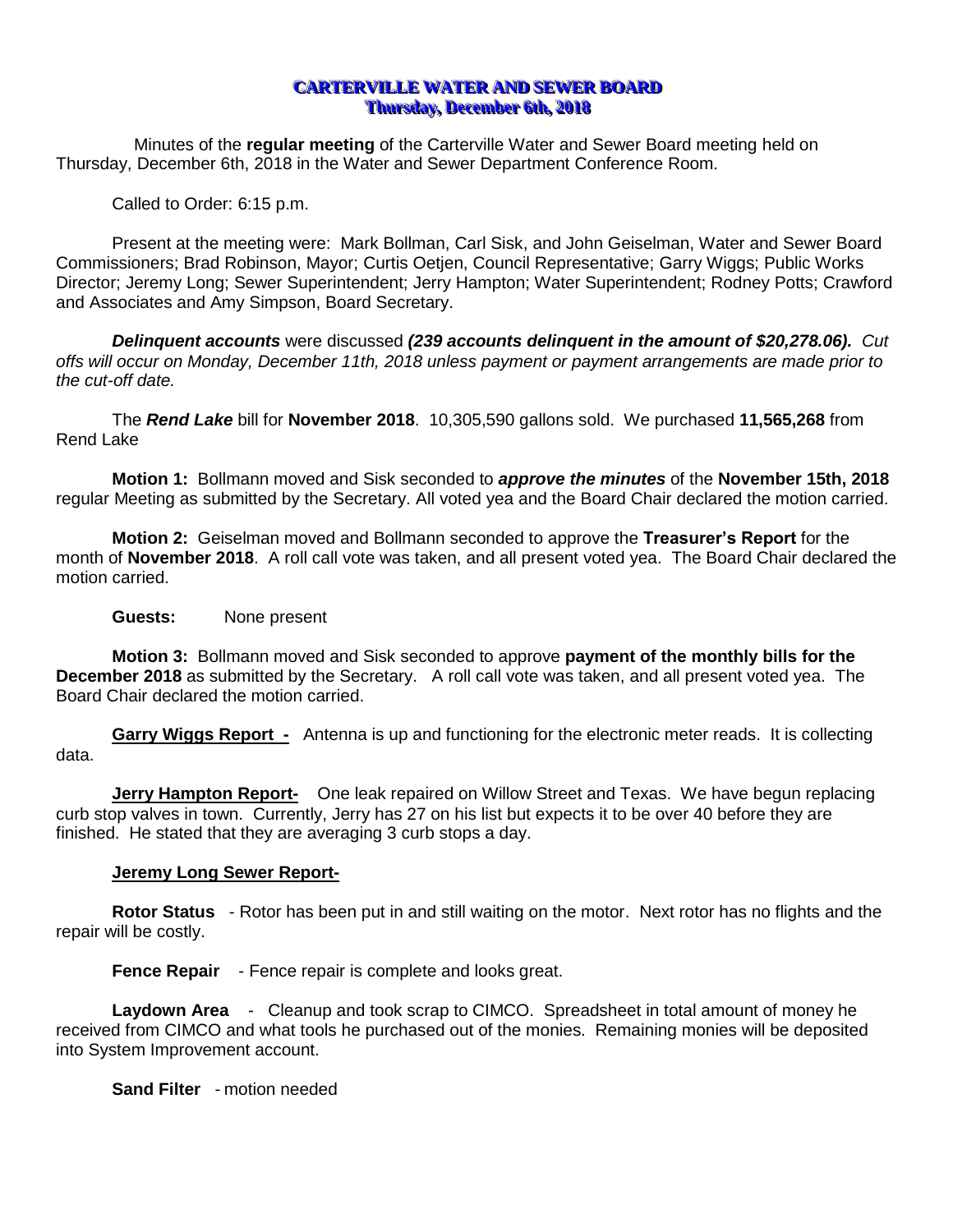**Motion 4:** Bollmann moved and Geiselman seconded to **purchase the extra motor for Sand Filter from Hydro in the amount of \$3,900.00** submitted by the Secretary. A roll call vote was taken, and all present voted yea. The Board Chair declared the motion carried.

**Grit Blower** - Has not be delivered as of today.

**Control Panel** - Nothing to report at this time.

**High Tide** – Ken Hall to run conduit and 2 cables to the effluent and influent with fog rods in the amount of \$3,345.00. Jeremy is recommending this High Tide System. This system can track several things but Jeremy prefers to only track the most important items.

**Motion 5:** Bollman moved and Geiselman seconded to **for Ken Hall install conduit for High Tide to the effluent and influent for the amount of \$3,345.00** submitted by the Secretary. A roll call vote was taken, and all present voted yea. The Board Chair declared the motion carried.

**Motion 6:** Geiselman moved and Sisk seconded to approve the following **leak credits**:

## **Leak Credits**

| 21-2422 | Jonathan White; 1402 Nicole Lane | \$53.30             |
|---------|----------------------------------|---------------------|
| 19-0900 | Cheryl Myers; 3117 Vermont Rd    | \$13.28             |
| 08-1291 | Gentry Rentals; 411 Elles        | \$26.09             |
| 12-4441 | Glen Witt; 1012 Mockingbird      | \$11.67             |
| 15-4883 | Steve Perry; 106 Weisbrook       | \$156.33<br>\$51.99 |

A roll call vote was taken, and all present voted yea. The Board Chair declared the motion carried*.*

**Motion 7:** Geiselman moved and Sisk seconded to approve the following **pool credits**.

## **Pool Credit**

| 13-3801 | Robert Foster; 800 Rebekah    | \$16.50             |
|---------|-------------------------------|---------------------|
| 13-3763 | Dan Garthwaite; 504 Arbor     | \$ 61.53            |
| 13-5501 | Jo Venable; 705 N. Division   | \$ 7.62             |
| 16-0180 | Cody Ashton; 115 Lyndsey Lane | \$159.64<br>\$73.99 |

A roll call vote was taken, and all present voted yea. The Board Chair declared the motion carried*.*

## **Engineering Report**-

**North-West Water Replacement Project** – Rodney Potts informed board of the bid opening on Tuesday, December 11, 2018 at 10:00 am at the Water Dept. The bid will not be awarded until January 2019. This project will begin in the spring of 2019.

**Smoke Testing** – Mr. Potts will get more copies of the smoke testing report. This study was broken down into three areas with each problem like red markings need to be resolved immediately and owner related. Mayor Robinson stated that we line five manholes a year and would look at these manholes from this report to line first for 2019. Nine of the items are City related for repair and approximately 10 area that need to be televised.

**Motion 8:** Bollmann moved and Sisk seconded to approve **to pay Crawford and Associates for the smoke testing in the amount of \$15,000.00** as submitted by the Secretary. A roll call vote was taken, and all present voted yea. The Board Chair declared the motion carried.